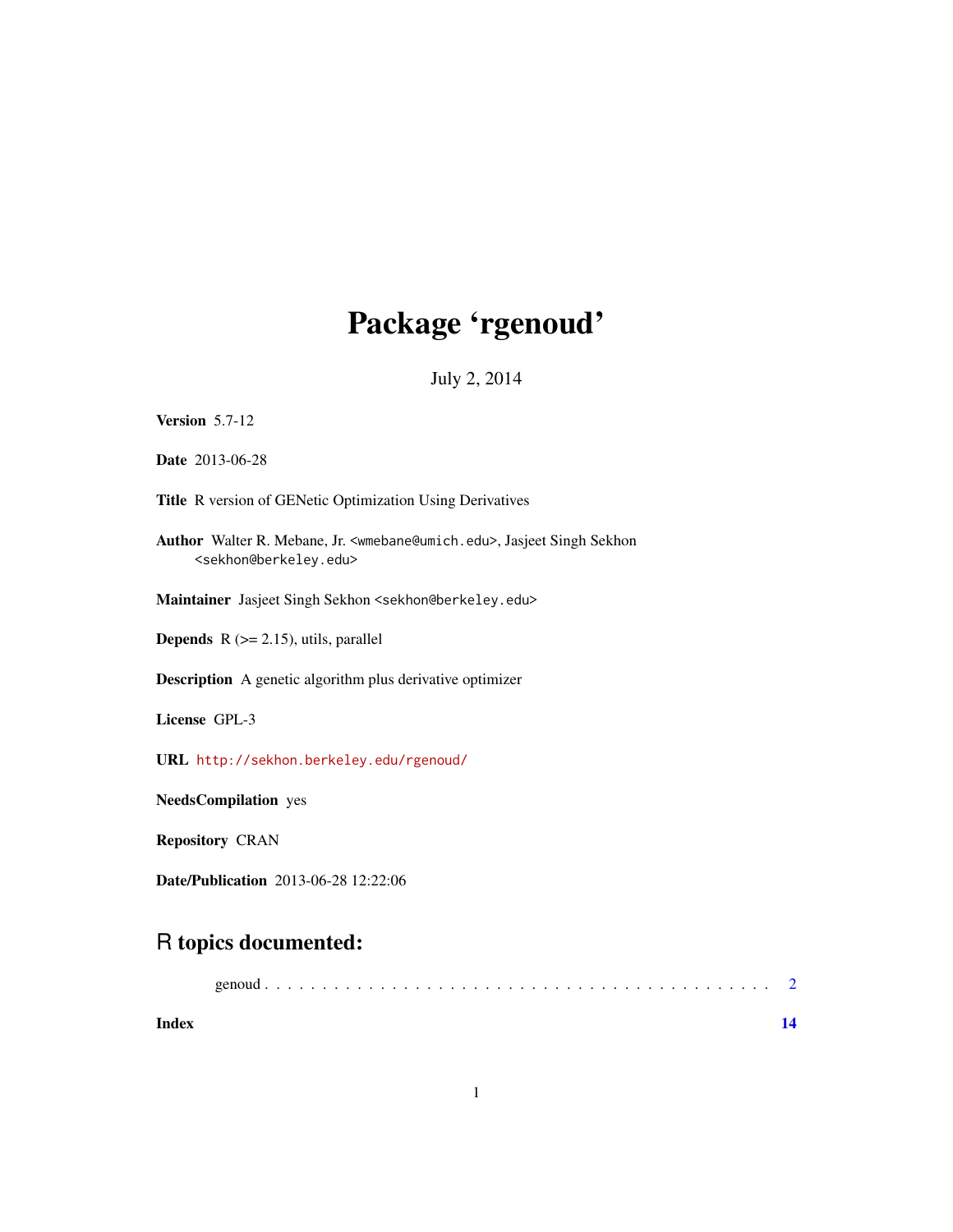#### <span id="page-1-0"></span>Description

Genoud is a function that combines evolutionary search algorithms with derivative-based (Newton or quasi-Newton) methods to solve difficult optimization problems. Genoud may also be used for optimization problems for which derivatives do not exist. Genoud, via the cluster option, supports the use of multiple computers, CPUs or cores to perform parallel computations.

#### Usage

```
genoud(fn, nvars, max=FALSE, pop.size=1000, max.generations=100, wait.generations=10,
           hard.generation.limit=TRUE, starting.values=NULL, MemoryMatrix=TRUE,
              Domains=NULL, default.domains=10, solution.tolerance=0.001,
           gr=NULL, boundary.enforcement=0, lexical=FALSE, gradient.check=TRUE,
     BFGS=TRUE, data.type.int=FALSE, hessian=FALSE,
     unif.seed=812821, int.seed=53058,
              print.level=2, share.type=0, instance.number=0,
              output.path="stdout", output.append=FALSE, project.path=NULL,
              P1=50, P2=50, P3=50, P4=50, P5=50, P6=50, P7=50, P8=50, P9=0,
              P9mix=NULL, BFGSburnin=0, BFGSfn=NULL, BFGShelp=NULL,
              control=list(),
     optim.method=ifelse(boundary.enforcement < 2, "BFGS", "L-BFGS-B"),
     transform=FALSE, debug=FALSE, cluster=FALSE, balance=FALSE, ...)
```
#### Arguments

| fn       | The function to be minimized (or maximized if max=TRUE). The first argument<br>of the function must be the vector of parameters over which minimizing is to<br>occur. The function must return a scalar result (unless lexical=TRUE).                                                                                                                                                                                                                                                                                                                                                                                                                                                                                                                              |
|----------|--------------------------------------------------------------------------------------------------------------------------------------------------------------------------------------------------------------------------------------------------------------------------------------------------------------------------------------------------------------------------------------------------------------------------------------------------------------------------------------------------------------------------------------------------------------------------------------------------------------------------------------------------------------------------------------------------------------------------------------------------------------------|
|          | For example, if we wish to <i>maximize</i> the sin() function. We can simply call<br>genoud by genoud(sin,<br>nvars=1, max=TRUE).                                                                                                                                                                                                                                                                                                                                                                                                                                                                                                                                                                                                                                  |
| nvars    | The number of parameters to be selected for the function to be minimized (or<br>maximized).                                                                                                                                                                                                                                                                                                                                                                                                                                                                                                                                                                                                                                                                        |
| max      | Maximization (TRUE) or Minimizing (FALSE). Determines if genoud minimizes<br>or maximizes the objective function.                                                                                                                                                                                                                                                                                                                                                                                                                                                                                                                                                                                                                                                  |
| pop.size | Population Size. This is the number of individuals genoud uses to solve the<br>optimization problem. There are several restrictions on what the value of this<br>number can be. No matter what population size the user requests, the number<br>is automatically adjusted to make certain that the relevant restrictions are satis-<br>fied. These restrictions originate in what is required by several of the operators.<br>In particular, operators 6 (Simple Crossover) and 8 (Heuristic Crossover) re-<br>quire an even number of individuals to work on—i.e., they require two parents.<br>Therefore, the pop. size variable and the operators sets must be such that these<br>three operators have an even number of individuals to work with. If this does |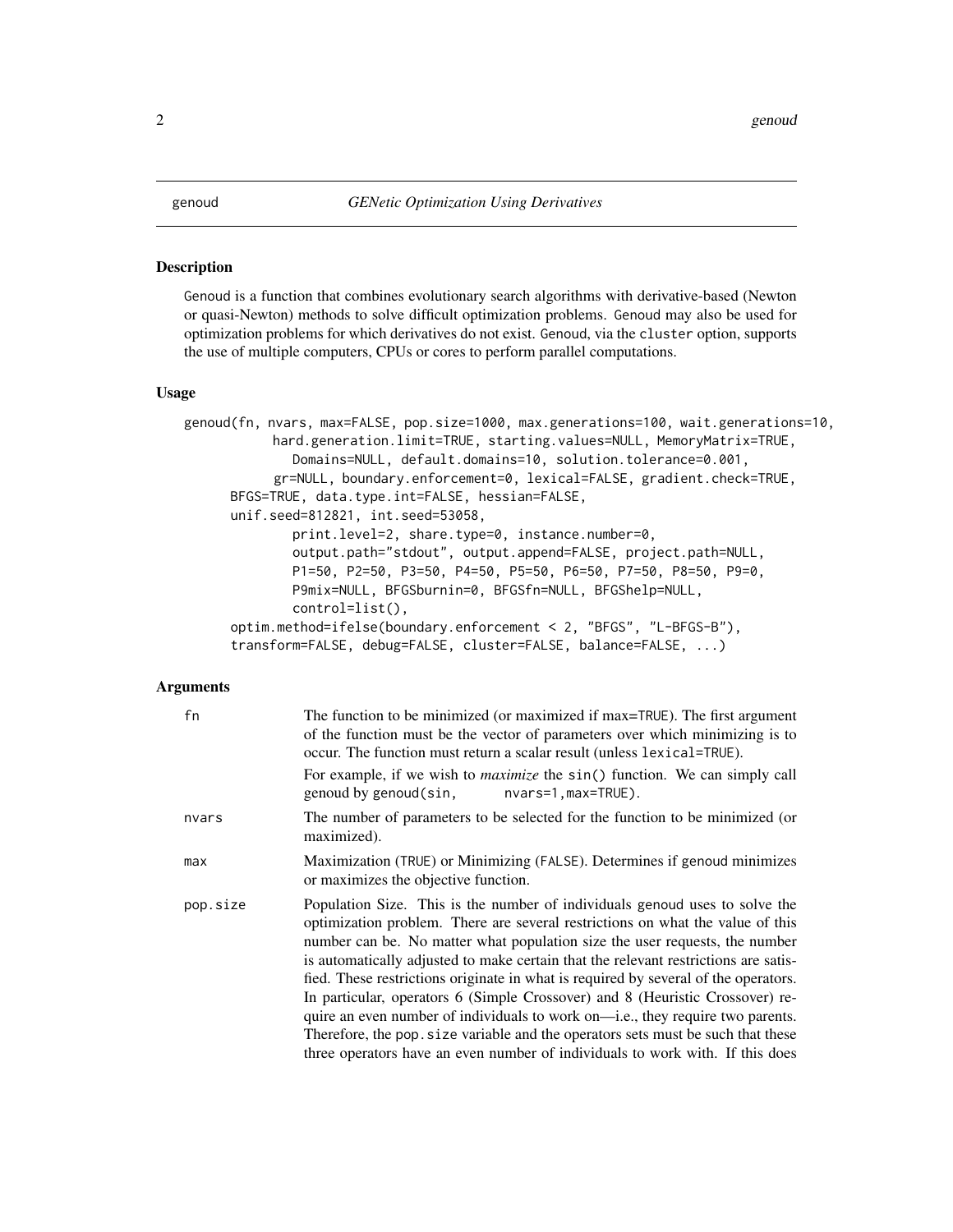#### genoud  $\sim$  3

not occur, the population size is automatically increased until this constraint is satisfied.

max.generations

Maximum Generations. This is the maximum number of generations that genoud will run when attempting to optimize a function. This is a *soft* limit. The maximum generation limit will be binding for genoud only if hard.generation.limit has been set equal to TRUE. If it has not been set equal to TRUE, two soft triggers control when genoud stops: wait.generations and gradient.check.

Although the max.generations variable is not, by default, binding, it is nevertheless important because many operators use it to adjust their behavior. In essence, many of the operators become less random as the generation count gets closer to the max.generations limit. If the limit is hit and genoud decides to continue working, genoud automatically increases the max.generation limit.

Please see MemoryMatrix for some important interactions with memory management.

wait.generations

If there is no improvement in the objective function in this number of generations, genoud will think that it has found the optimum. If the gradient.check trigger has been turned on, genoud will only start counting wait.generations if the gradients are within solution.tolerance of zero. The other variables controlling termination are max.generations and hard.generation.limit.

hard.generation.limit

This logical variable determines if the max.generations variable is a binding constraint for genoud. If hard.generation.limit is FALSE, then genoud may exceed the max.generations count if either the objective function has improved within a given number of generations (determined by wait.generations) or if the gradients are not zero (determined by gradient.check).

Please see MemoryMatrix for some important interactions with memory management.

starting.values

A vector or matrix containing parameter values which genoud will use at startup. Using this option, the user may insert one or more individuals into the starting population. If a matrix is provided, the columns should be the variables and the rows the individuals. genoud will randomly create the other individuals.

MemoryMatrix This variable controls if genoud sets up a memory matrix. Such a matrix ensures that genoud will request the fitness evaluation of a given set of parameters only once. The variable may be TRUE or FALSE. If it is FALSE, genoud will be aggressive in conserving memory. The most significant negative implication of this variable being set to FALSE is that genoud will no longer maintain a memory matrix of all evaluated individuals. Therefore, genoud may request evaluations which it has already previously requested.

> Note that when nvars or pop.size are large, the memory matrix consumes a large amount of RAM. Genoud's memory matrix will require somewhat less memory if the user sets hard.generation.limit equal to TRUE.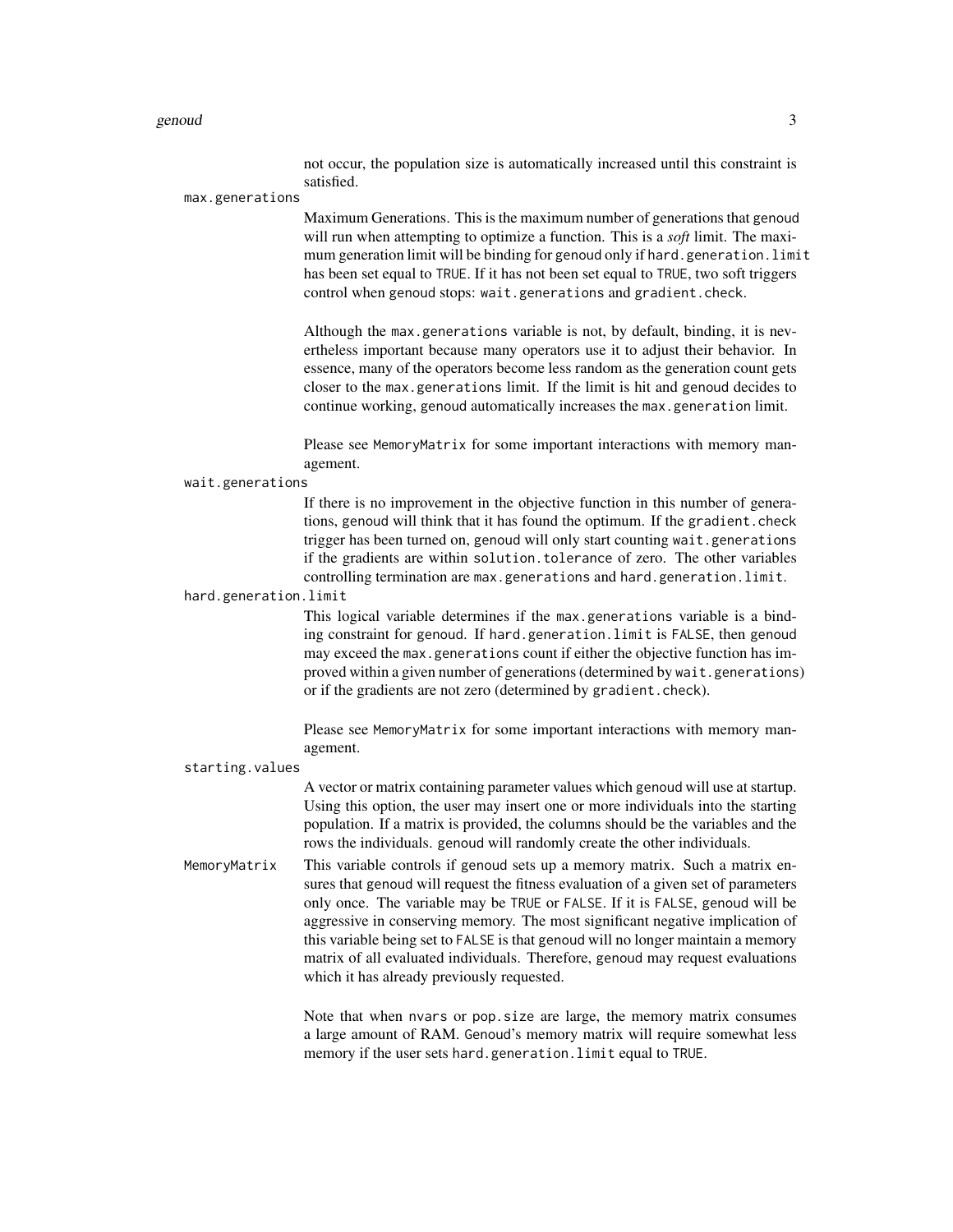<span id="page-3-0"></span>

| Domains              | This is a nvars $\times 2$ matrix. For each variable, in the first column is the lower<br>bound and in the second column the upper bound. None of genoud's start-<br>ing population will be generated outside of the bounds. But some of the op-<br>erators may generate children which will be outside of the bounds unless the<br>boundary.enforcement flag is turned on.                                                                                                                                                                             |
|----------------------|---------------------------------------------------------------------------------------------------------------------------------------------------------------------------------------------------------------------------------------------------------------------------------------------------------------------------------------------------------------------------------------------------------------------------------------------------------------------------------------------------------------------------------------------------------|
|                      | If the user does not provide any values for Domains, genoud will setup default<br>domains using default.domains.                                                                                                                                                                                                                                                                                                                                                                                                                                        |
|                      | For linear and nonlinear constraints please see the discussion in the Note section.                                                                                                                                                                                                                                                                                                                                                                                                                                                                     |
| default.domains      |                                                                                                                                                                                                                                                                                                                                                                                                                                                                                                                                                         |
|                      | If the user does not want to provide a Domains matrix, domains may nevertheless<br>be set by the user with this easy to use scalar option. Genoud will create a<br>Domains matrix by setting the lower bound for all of the parameters equal to -1<br>$\times$ default. domains and the upper bound equal to default. domains.                                                                                                                                                                                                                          |
| solution.tolerance   |                                                                                                                                                                                                                                                                                                                                                                                                                                                                                                                                                         |
|                      | This is the tolerance level used by genoud. Numbers within solution. tolerance<br>are considered to be equal. This is particularly important when it comes to eval-<br>uating wait.generations and conducting the gradient.check.                                                                                                                                                                                                                                                                                                                       |
| gr                   | A function to provide the gradient for the BFGS optimizer. If it is NULL, numerical<br>gradients will be used instead.                                                                                                                                                                                                                                                                                                                                                                                                                                  |
| boundary.enforcement |                                                                                                                                                                                                                                                                                                                                                                                                                                                                                                                                                         |
|                      | This variable determines the degree to which genoud obeys the boundary con-<br>straints. Notwithstanding the value of the variable, none of genoud's starting<br>population values will be outside of the bounds.                                                                                                                                                                                                                                                                                                                                       |
|                      | boundary.enforcement has three possible values: $0$ (anything goes), $1$ (par-<br>tial), and 2 (no trespassing):                                                                                                                                                                                                                                                                                                                                                                                                                                        |
|                      | • 0: Anything Goes This option allows any of the operators to create out-of-<br>bounds individuals and these individuals will be included in the population<br>if their fit values are good enough. The boundaries are only important when<br>generating random individuals.                                                                                                                                                                                                                                                                            |
|                      | • 1: partial enforcement This allows operators (particularly those operators<br>which use the derivative based optimizer, BFGS) to go out-of-bounds dur-<br>ing the creation of an individual (i.e., out-of-bounds values will often be<br>evaluated). But when the operator has decided on an individual, it <i>must</i> be<br>in bounds to be acceptable.                                                                                                                                                                                             |
|                      | • 2: No Trespassing No out-of-bounds evaluations will ever be requested. In<br>this case, boundary enforcement is also applied to the BFGS algorithm,<br>which prevents candidates from straying beyond the bounds defined by<br>Domains. Note that this forces the use of the L-BFGS-B algorithm for<br>optim. This algorithm requires that all fit values and gradients be defined<br>and finite for all function evaluations. If this causes an error, it is suggested<br>that the BFGS algorithm be used instead by setting boundary.enforcement=1. |
| lexical              | This option enables lexical optimization. This is where there are multiple fit<br>criteria and the parameters are chosen so as to maximize fitness values in lexical                                                                                                                                                                                                                                                                                                                                                                                    |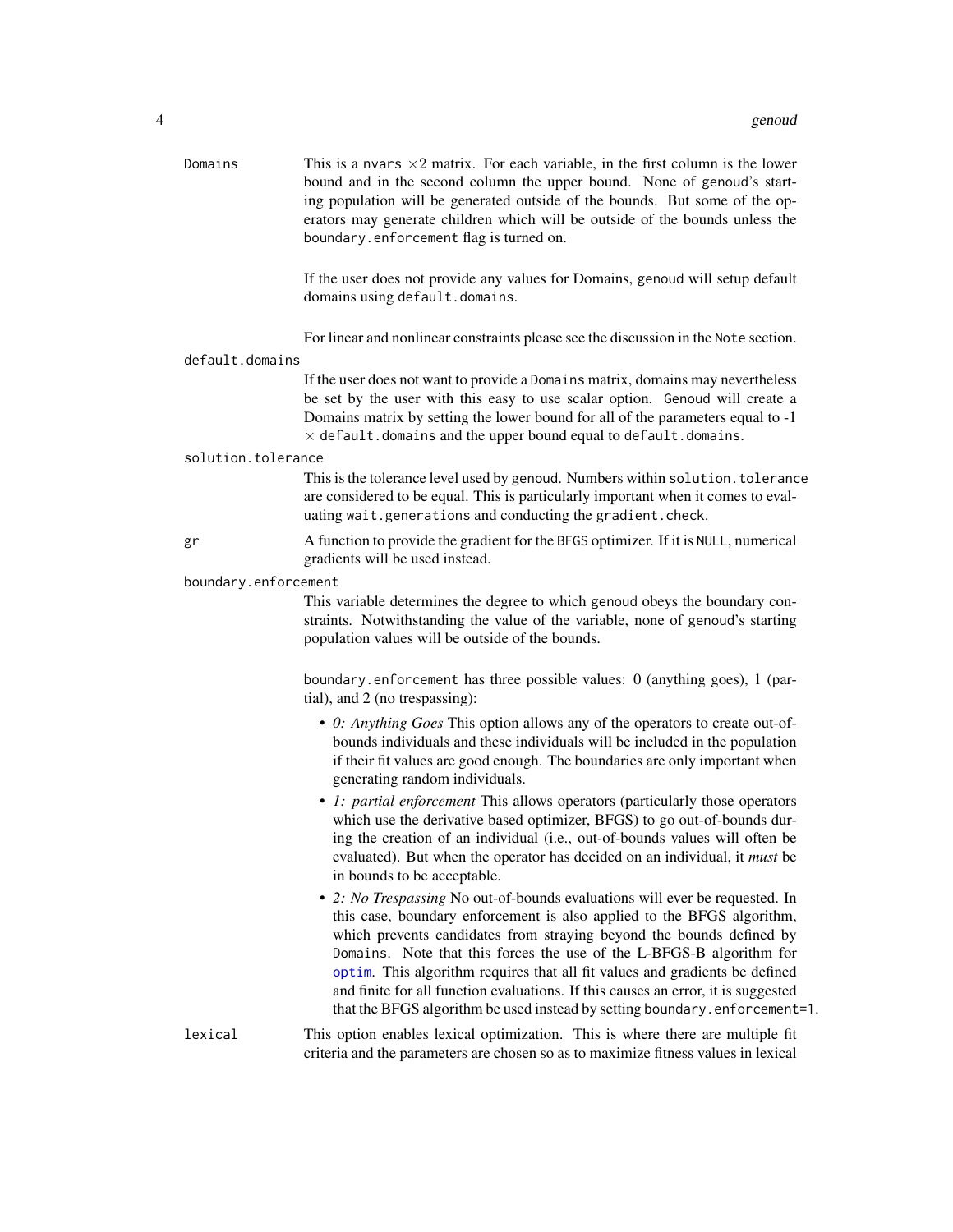<span id="page-4-0"></span>order—i.e., the second fit criterion is only relevant if the parameters have the same fit for the first etc. The fit function used with this option should return a numeric vector of fitness values in lexical order. This option can take on the values of FALSE, TRUE or an integer equal to the number of fit criteria which are returned by fn. The value object which is returned by genoud will include all of the fit criteria at the solution. The [GenMatch](#page-0-0) function makes extensive use of this option.

- gradient.check If this variable is TRUE, genoud will not start counting wait.generations unless each gradient is solution.tolerance close to zero. This variable has no effect if the max.generations limit has been hit and the hard.generation.limit option has been set to TRUE. If BFGSburnin  $\leq \theta$ , then it will be ignored unless gradient.check = TRUE.
- BFGS This variable denotes whether or not genoud applies a quasi-Newton derivative optimizer (BFGS) to the best individual at the end of each generation after the initial one. See the optim.method option to change the optimizer. Setting BFGS to FALSE does not mean that the BFGS will never be used. In particular, if you want BFGS never to be used, P9 (the Local-Minimum Crossover operator) must also be set to zero.
- data.type.int This option sets the data type of the parameters of the function to be optimized. If the variable is TRUE, genoud will search over integers when it optimizes the parameters.

With integer parameters, genoud never uses derivative information. This implies that the BFGS quasi-Newton optimizer is never used—i.e., the BFGS flag is set to FALSE. It also implies that Operator 9 (Local-Minimum Crossover) is set to zero and that gradient checking (as a convergence criterion) is turned off. No matter what other options have been set to, data.type.int takes precedence—i.e., if genoud is told that it is searching over an integer parameter space, gradient information is never considered.

There is no option to mix integer and floating point parameters. If one wants to mix the two, it is suggested that the user pick integer type and in the objective function map a particular integer range into a floating point number range. For example, tell genoud to search from 0 to 100 and divide by 100 to obtain a search grid of 0 to 1.0 (by .1).

Alternatively, the user could use floating point numbers and round the appropriate parameters to the nearest integer inside fn before the criterion (or criteria if lexical = TRUE) is evaluated. In that case, the transform option can be used to create the next generation from the current generation when the appropriate parameters are in the rounded state.

- hessian When this flag is set to TRUE, genoud will return the hessian matrix at the solution as part of its return list. A user can use this matrix to calculate standard errors.
- unif.seed This sets the seed for the floating-point pseudorandom number generator genoud uses. The default value of this seed is 81282. genoud uses its own internal pseudorandom number generator (a Tausworthe-Lewis-Payne generator) to allow for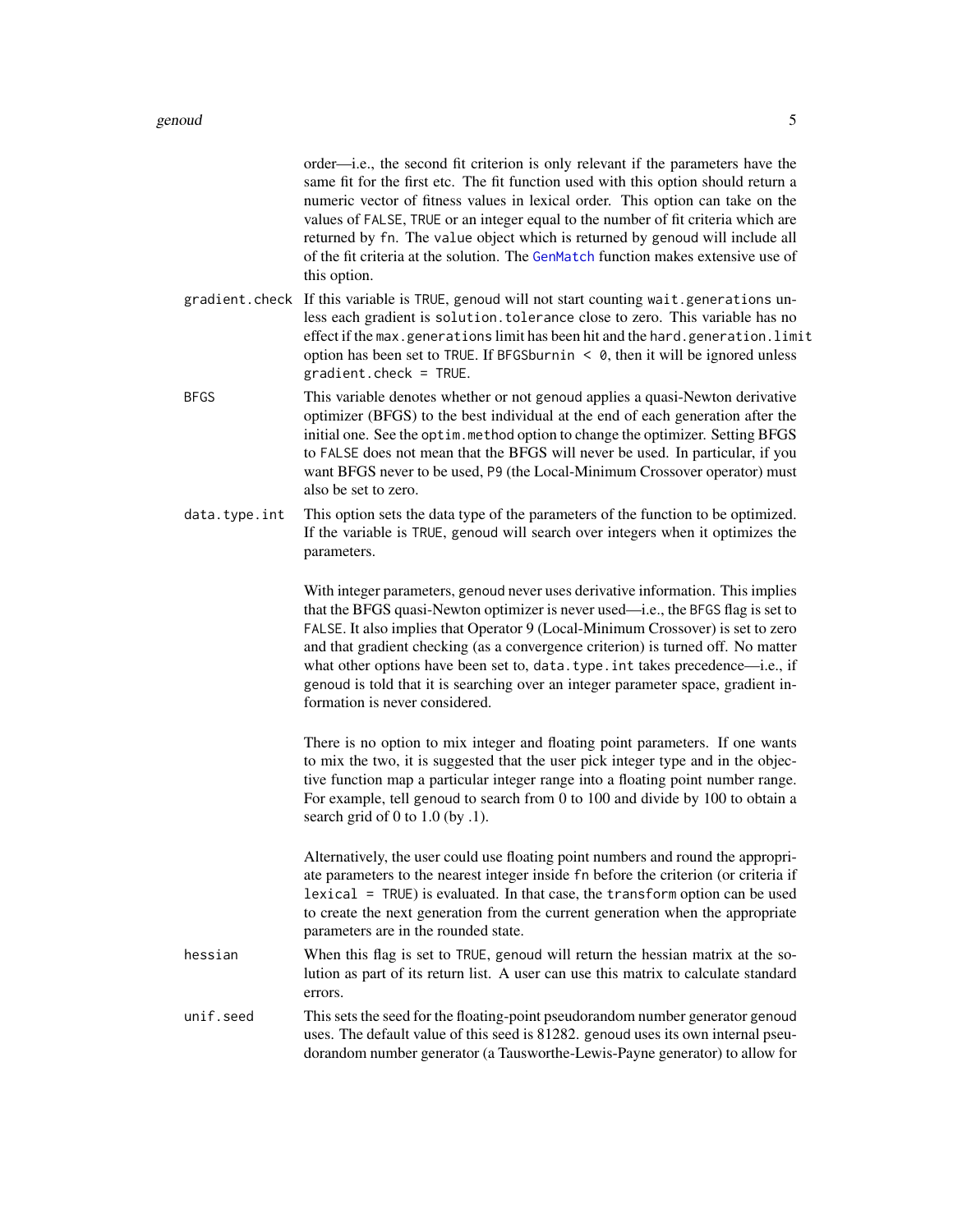<span id="page-5-0"></span>

|                 | recursive and parallel calls to genoud. Repeated invocations without specifying<br>this argument cause the program to continue drawing from its internal pseudo-<br>random number stream, which is preserved in a static structure between invoca-<br>tions during the same R session, so the second invocation does not use the same<br>pseudorandom numbers as the first. To produce exactly the same results in a<br>subsequent invocation, one must explicitly provide the same, nondefault value<br>for this argument. genoud does not use the seed set by R's set. seed function.<br>This will change in a subsequent version.                                                                                                                                                                                                                                                |
|-----------------|-------------------------------------------------------------------------------------------------------------------------------------------------------------------------------------------------------------------------------------------------------------------------------------------------------------------------------------------------------------------------------------------------------------------------------------------------------------------------------------------------------------------------------------------------------------------------------------------------------------------------------------------------------------------------------------------------------------------------------------------------------------------------------------------------------------------------------------------------------------------------------------|
| int.seed        | This sets the seed for the integer pseudorandom number generator genoud uses.<br>The default value of this seed is 53058. genoud uses its own internal pseudo-<br>random number generator (a Tausworthe-Lewis-Payne generator) to allow for<br>recursive and parallel calls to genoud. Repeated invocations without specifying<br>this argument cause the program to continue drawing from its internal pseudo-<br>random number stream, which is preserved in a static structure between invoca-<br>tions during the same R session, so the second invocation does not use the same<br>pseudorandom numbers as the first. To produce exactly the same results in a<br>subsequent invocation, one must explicitly provide the same, nondefault value<br>for this argument. genoud does not use the seed set by R's set. seed function.<br>This will change in a subsequent version. |
| print.level     | This variable controls the level of printing that genoud does. There are four<br>possible levels: 0 (minimal printing), 1 (normal), 2 (detailed), and 3 (debug). If<br>level 2 is selected, genoud will print details about the population at each gen-<br>eration. The print. level variable also significantly affects how much detail<br>is placed in the project file—see project.path. Note that R convention would<br>have us at print level 0 (minimal printing). However, because genoud runs may<br>take a long time, it is important for the user to receive feedback. Hence, print<br>level 2 has been set as the default.                                                                                                                                                                                                                                               |
| share.type      | If share type is equal to 1, then genoud, at startup, checks to see if there is<br>an existing project file (see project.path). If such a file exists, it initializes its<br>original population using it. This option can be used neither with the lexical<br>nor the transform options.                                                                                                                                                                                                                                                                                                                                                                                                                                                                                                                                                                                           |
|                 | If the project file contains a smaller population than the current genoud run,<br>genoud will randomly create the necessary individuals. If the project file con-<br>tains a larger population than the current genoud run, genoud will kill the nec-<br>essary individuals using exponential selection.                                                                                                                                                                                                                                                                                                                                                                                                                                                                                                                                                                            |
|                 | If the number of variables (see nvars) reported in the project file is different<br>from the current genoud run, genoud does not use the project file (regardless of<br>the value of share. type) and genoud generates the necessary starting popula-<br>tion at random.                                                                                                                                                                                                                                                                                                                                                                                                                                                                                                                                                                                                            |
| instance.number | This number (starting from 0) denotes the number of recursive instances of<br>genoud. genoud then sets up its random number generators and other such<br>structures so that the multiple instances do not interfere with each other. It is                                                                                                                                                                                                                                                                                                                                                                                                                                                                                                                                                                                                                                          |

genoud. genoud then sets up its random number generators and other such structures so that the multiple instances do not interfere with each other. It is up to the user to make certain that the different instances of genoud are not writing to the same output file(s): see project.path.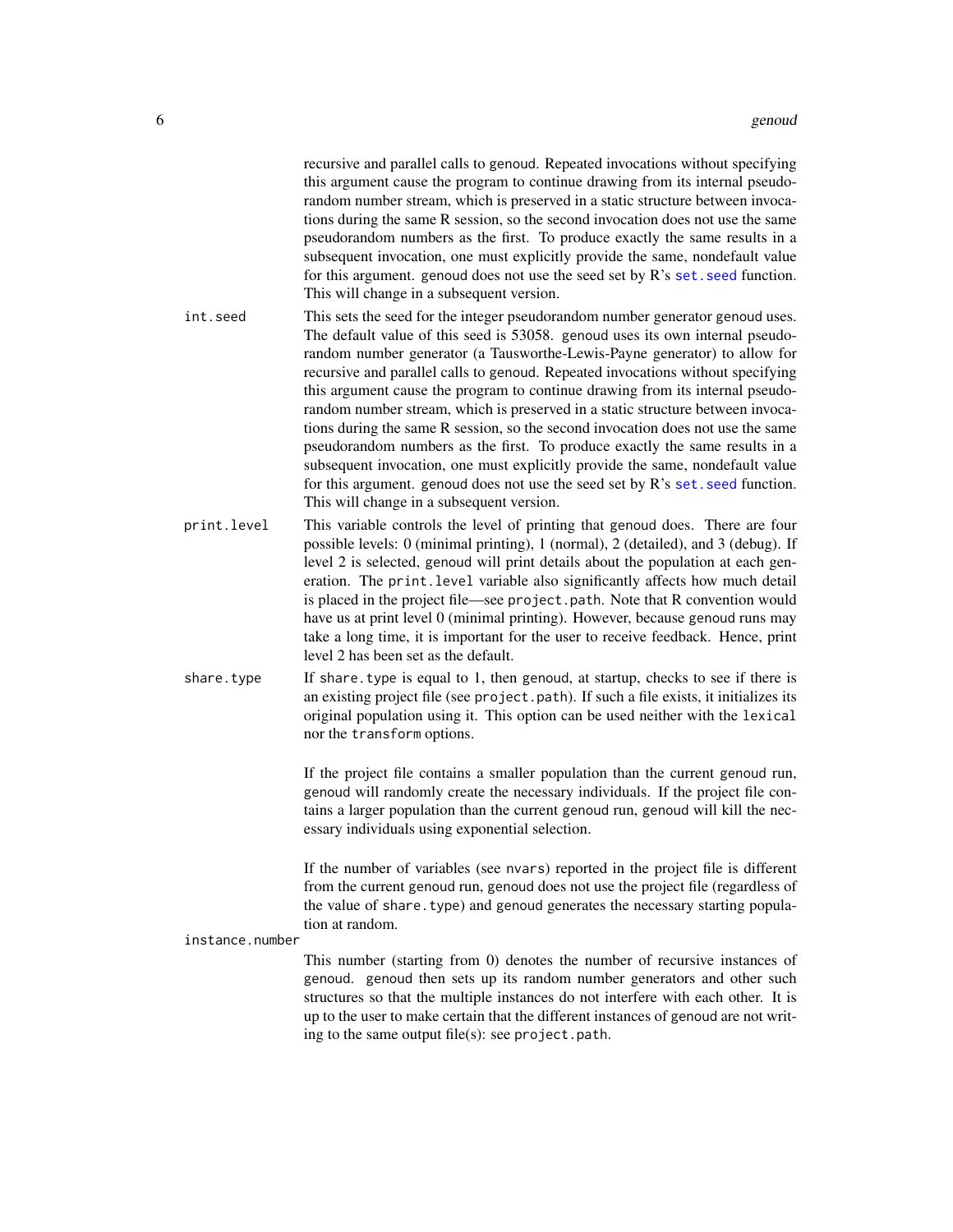<span id="page-6-0"></span>

|                | For the R version of genoud this variable is of limited use. It is basically there<br>in case a genoud run is being used to optimize the result of another genoud run<br>(i.e., a recursive implementation).                                                                                                                                                                                                                                                                                                                                                                                                                                                                                                                                     |
|----------------|--------------------------------------------------------------------------------------------------------------------------------------------------------------------------------------------------------------------------------------------------------------------------------------------------------------------------------------------------------------------------------------------------------------------------------------------------------------------------------------------------------------------------------------------------------------------------------------------------------------------------------------------------------------------------------------------------------------------------------------------------|
| output.path    | This option is no longer supported. It used to allow one to redirect the out-<br>put. Now please use sink. The option remains in order to provide backward<br>compatibility for the API.                                                                                                                                                                                                                                                                                                                                                                                                                                                                                                                                                         |
| output.append  | This option is no longer supported. Please see sink. The option remains in<br>order to provide backward compatibility for the API.                                                                                                                                                                                                                                                                                                                                                                                                                                                                                                                                                                                                               |
| project.path   | This is the path of the genoud project file. The project file prints one individ-<br>ual per line with the fit value(s) printed first and then the parameter values. By<br>default genoud places its output in a file called "genoud.pro" located in the tem-<br>porary directory provided by tempdir. The behavior of the project file depends<br>on the print. level chosen. If the print. level variable is set to 1, then the<br>project file is rewritten after each generation. Therefore, only the currently fully<br>completed generation is included in the file. If the print. level variable is<br>set to 2, then each new generation is simply appended to the project file. For<br>print. level=0, the project file is not created. |
| P1             | This is the cloning operator. genoud always clones the best individual each<br>generation. But this operator clones others as well. Please see the Operators<br>Section for details about operators and how they are weighted.                                                                                                                                                                                                                                                                                                                                                                                                                                                                                                                   |
| P <sub>2</sub> | This is the uniform mutation operator. One parameter of the parent is mutated.<br>Please see the Operators Section for details about operators and how they are<br>weighted.                                                                                                                                                                                                                                                                                                                                                                                                                                                                                                                                                                     |
| P <sub>3</sub> | This is the boundary mutation operator. This operator finds a parent and mutates<br>one of its parameters towards the boundary. Please see the Operators Section for<br>details about operators and how they are weighted.                                                                                                                                                                                                                                                                                                                                                                                                                                                                                                                       |
| P <sub>4</sub> | Non-Uniform Mutation. Please see the Operators Section for details about op-<br>erators and how they are weighted.                                                                                                                                                                                                                                                                                                                                                                                                                                                                                                                                                                                                                               |
| P <sub>5</sub> | This is the polytope crossover. Please see the Operators Section for details about<br>operators and how they are weighted.                                                                                                                                                                                                                                                                                                                                                                                                                                                                                                                                                                                                                       |
| P <sub>6</sub> | Simple Crossover. Please see the Operators Section for details about operators<br>and how they are weighted.                                                                                                                                                                                                                                                                                                                                                                                                                                                                                                                                                                                                                                     |
| P7             | Whole Non-Uniform Mutation. Please see the Operators Section for details<br>about operators and how they are weighted.                                                                                                                                                                                                                                                                                                                                                                                                                                                                                                                                                                                                                           |
| P8             | Heuristic Crossover. Please see the Operators Section for details about operators<br>and how they are weighted.                                                                                                                                                                                                                                                                                                                                                                                                                                                                                                                                                                                                                                  |
| P <sub>9</sub> | Local-Minimum Crossover: BFGS. This is rather CPU intensive, and should be<br>generally used less than the other operators. Please see the Operators Section<br>for details about operators and how they are weighted.                                                                                                                                                                                                                                                                                                                                                                                                                                                                                                                           |
| P9mix          | This is a tuning parameter for the P9 operator. The local-minimum crossover<br>operator by default takes the convex combination of the result of a BFGS op-<br>timization and the parent individual. By default the mixing (weight) parameter<br>for the convex combination is chosen by a uniform random draw between 0 and<br>1. The P9mix option allows the user to select this mixing parameter. It may be<br>any number greater than 0 and less than or equal to 1. If 1, then the BFGS result<br>is simply used.                                                                                                                                                                                                                           |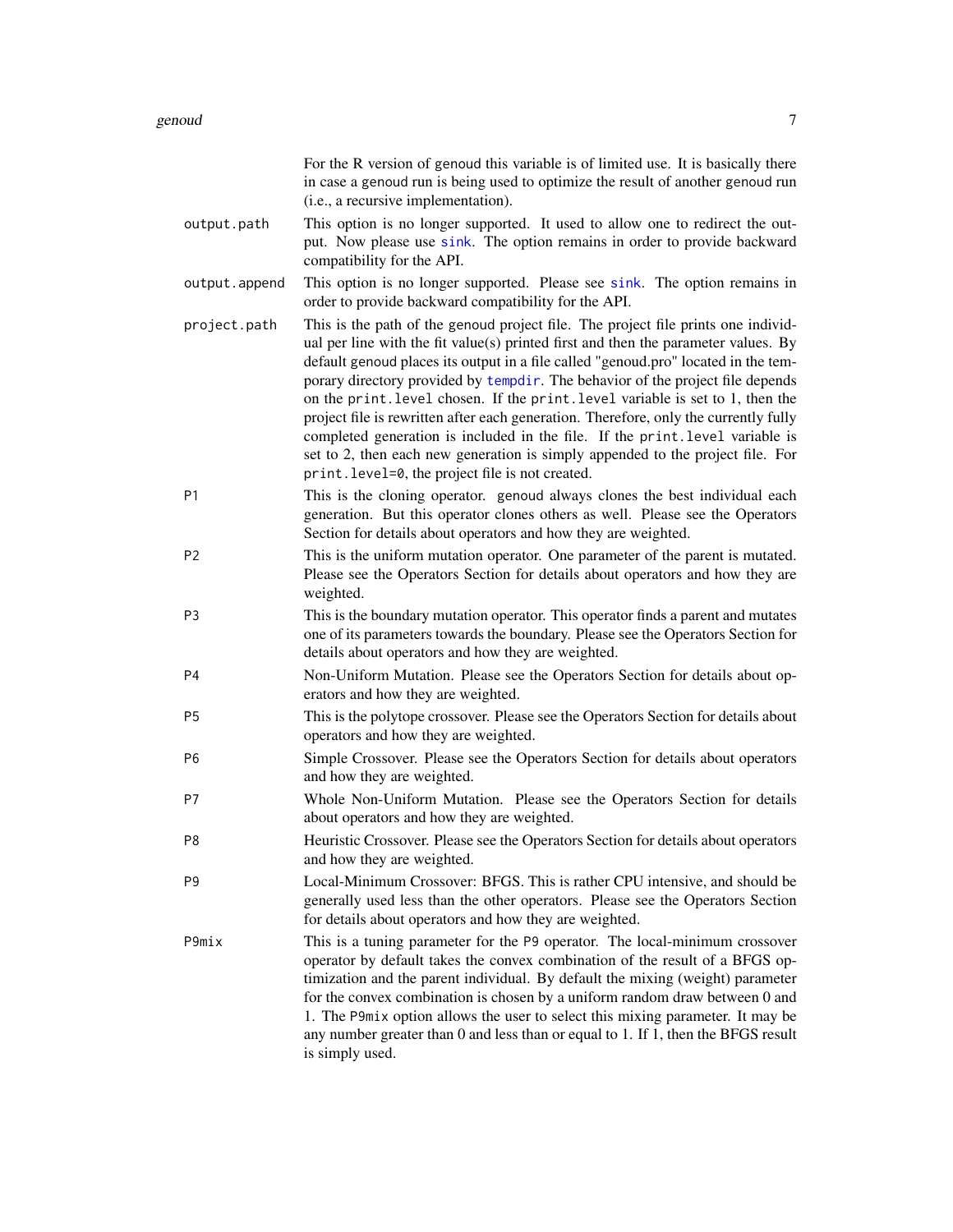- <span id="page-7-0"></span>BFGSburnin The number of generations which are run before the BFGS is first used. Premature use of the BFGS can lead to convergence to a local optimum instead of the global one. This option allows the user to control how many generations are run before the BFGS is started and would logically be a non-negative integer. However, if BFGSburnin  $\leq$  0, the BFGS will be used if and when wait.generations is doubled because at least one gradient is too large, which can only occur when gradient.check = TRUE. This option delays the use of both the BFGS on the best individual and the P9 operator.
- BFGSfn This is a function for the BFGS optimizer to optimize, if one wants to make it distinct from the fn function. This is useful when doing lexical optimization because otherwise a derivative based optimizer cannot be used (since it requires a single fit value). It is suggested that if this functionality is being used, both the fn and BFGSfn functions obtain all of the arguments they need (except for the parameters being optimized) by lexical scope instead of being passed in as arguments to the functions. Alternatively, one may use the BFGShelp option to pass arguments to BFGSfn. If print.level  $> 2$ , the results from the BFGS optimizer are printed every time it is called.
- BFGShelp An optional function to pass arguments to BFGSfn. This function should take an argument named 'initial', an argument named 'done' that defaults to FALSE, or at least allow ... to be an argument. BFGSfn must have an argument named 'helper' if BFGShelp is used because the call to [optim](#page-0-0) includes the hardcoded expression helper = do.call(BFGShelp, args = list(initial = foo.vals), envir = environment $(fn)$ ), which evaluates the BFGShelp function in the environment of BFGSfn (fn is just a wrapper for BFGSfn) at par = foo.vals where foo.vals contains the starting values for the BFGS algorithm. The 'done' argument to BFGSfn is used if the user requests that the Hessian be calculated at the genoud solution.
- control A list of control parameters that is passed to [optim](#page-0-0) if BFGS = TRUE or P9  $> 0$ . Please see the [optim](#page-0-0) documentation for details.
- optim.method A character string among those that are admissible for the method argument to the [optim](#page-0-0) function, namely one of "BFGS", "L-BFGS-B", "Nelder-Mead", "CG", or "SANN". By default, optim.method is "BFGS" if boundary.enforcement < 2 and is "L-BFGS-B" if boundary.enforcement = 2. For discontinuous objective functions, it may be advisable to select "Nelder-Mead" or "SANN". If selecting "L-BFGS-B" causes an error message, it may be advisable to select another method or to adjust the control argument. Note that the various arguments of genoud that involve the four letters "BFGS" continue to be passed to [optim](#page-0-0) even if optim.method != "BFGS".
- transform A logical that defaults to FALSE. If TRUE, it signifies that fn will return a numeric vector that contains the fit criterion (or fit criteria if lexical = TRUE), followed by the parameters. If this option is used, fn should have the following general form in its body:

par <- myTransformation(par)

criter <- myObjective(par)

return( c(criter, par) )

This option is useful when parameter transformations are necessary because the next generation of the population will be created from the current generation in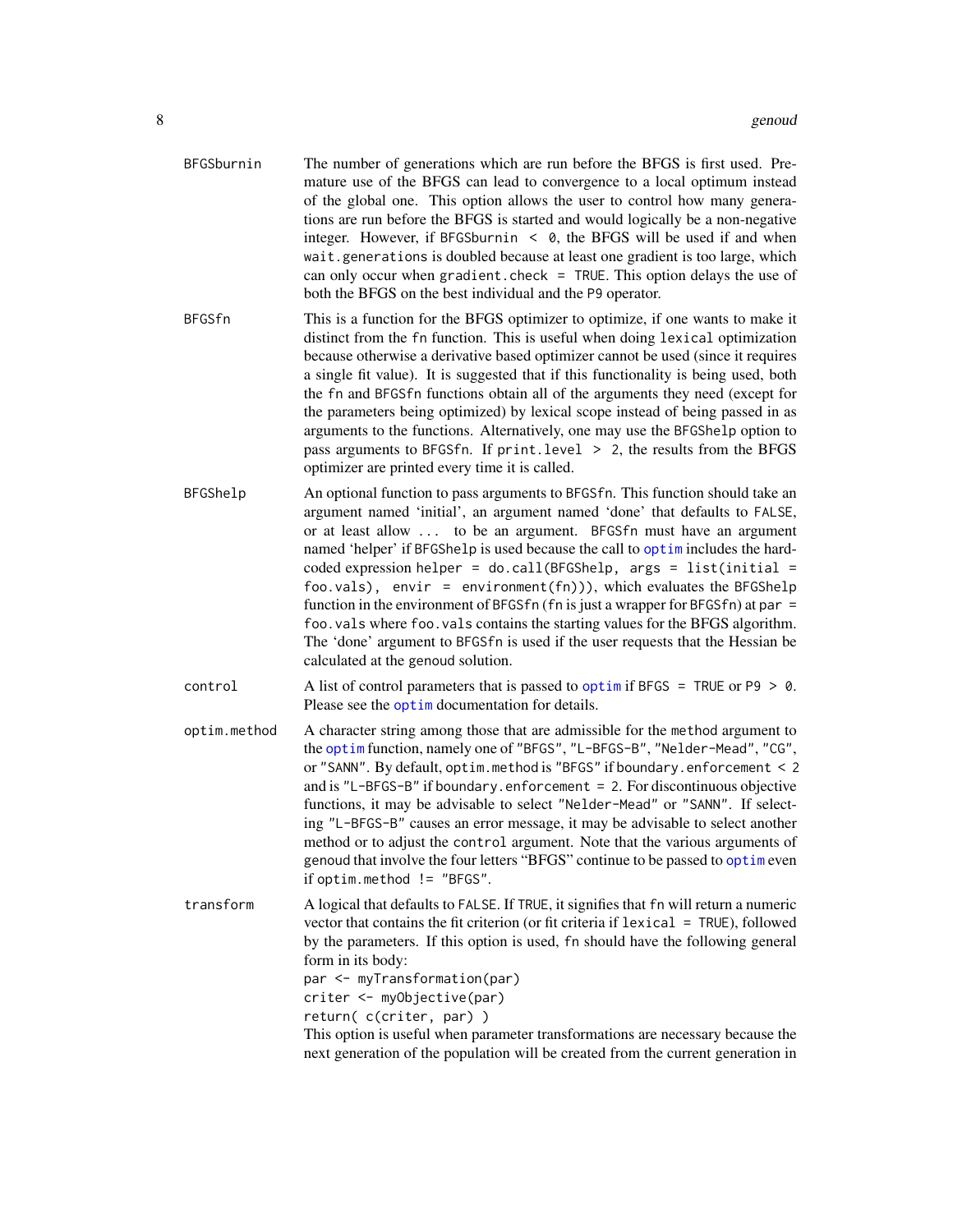#### <span id="page-8-0"></span>genoud **9** and 20 and 20 and 20 and 20 and 20 and 20 and 20 and 20 and 20 and 20 and 20 and 20 and 20 and 20 and 20 and 20 and 20 and 20 and 20 and 20 and 20 and 20 and 20 and 20 and 20 and 20 and 20 and 20 and 20 and 20 a

|         | the transformed state, rather than the original state. This option can be used by<br>users to implement their own operators.                                                                                                                                                                                                                                                                                                                                                                                                                                                                                                                                                                                                                                                                                                                                                                                                                                                                                                                                                                                                                                                                                                                                                                                                                       |
|---------|----------------------------------------------------------------------------------------------------------------------------------------------------------------------------------------------------------------------------------------------------------------------------------------------------------------------------------------------------------------------------------------------------------------------------------------------------------------------------------------------------------------------------------------------------------------------------------------------------------------------------------------------------------------------------------------------------------------------------------------------------------------------------------------------------------------------------------------------------------------------------------------------------------------------------------------------------------------------------------------------------------------------------------------------------------------------------------------------------------------------------------------------------------------------------------------------------------------------------------------------------------------------------------------------------------------------------------------------------|
|         | There are some issues that should be kept in mind. This option cannot be used<br>when $data.\text{type}.\text{int} = \text{TRUE}.\text{ Also, this option cerees MemoryMatrix to be}$<br>FALSE, implying that the cluster option cannot be used. And, unless BFGSfn<br>is specified, this option coerces gradient. check to FALSE, BFGS to FALSE, and<br>P9 to 0. If BFGSfn is specified, that function should perform the transformation<br>but should only return a scalar fit criterion, for example:<br>par <- myTransformation(par)<br>criter <- myCriterion(par)<br>return(criter)                                                                                                                                                                                                                                                                                                                                                                                                                                                                                                                                                                                                                                                                                                                                                           |
|         | Finally, if boundary.enforcement $> 0$ , care must be taken to assure that the<br>transformed parameters are within the Domains, otherwise unpredictable results<br>could occur. In this case, the transformations are checked for consistency with<br>Domains but only in the initial generation (to avoid an unacceptable loss in com-<br>putational speed).                                                                                                                                                                                                                                                                                                                                                                                                                                                                                                                                                                                                                                                                                                                                                                                                                                                                                                                                                                                     |
| debug   | This variable turns on some debugging information. This variable may be TRUE<br>or FALSE.                                                                                                                                                                                                                                                                                                                                                                                                                                                                                                                                                                                                                                                                                                                                                                                                                                                                                                                                                                                                                                                                                                                                                                                                                                                          |
| cluster | This can either be an object of the 'cluster' class returned by one of the makeCluster<br>commands in the parallel package or a vector of machine names so genoud<br>can setup the cluster automatically. If it is the latter, the vector should look like:<br>c("localhost","musil","musil","deckard").<br>This vector would create a cluster with four nodes: one on the localhost an-<br>other on "deckard" and two on the machine named "musil". Two nodes on a<br>given machine make sense if the machine has two or more chips/cores. genoud<br>will setup a SOCK cluster by a call to makePSOCKcluster. This will require<br>the user to type in her password for each node as the cluster is by default<br>created via ssh. One can add on usernames to the machine name if it differs<br>from the current shell: "username@musil". Other cluster types, such as PVM<br>and MPI, which do not require passwords can be created by directly calling<br>makeCluster, and then passing the returned cluster object to genoud. For an<br>example of how to manually setup up a cluster with a direct call to makeCluster<br>see http://sekhon.berkeley.edu/rgenoud/R/genoud_cluster_manual.R.<br>For an example of how to get around a firewall by ssh tunneling see: http:<br>//sekhon.berkeley.edu/rgenoud/R/genoud_cluster_manual_tunnel.R. |
| balance | This logical flag controls if load balancing is done across the cluster. Load<br>balancing can result in better cluster utilization; however, increased communi-<br>cation can reduce performance. This option is best used if the function being<br>optimized takes at least several minutes to calculate or if the nodes in the cluster<br>vary significantly in their performance. If cluster==FALSE, this option has no<br>effect.                                                                                                                                                                                                                                                                                                                                                                                                                                                                                                                                                                                                                                                                                                                                                                                                                                                                                                             |
| .       | Further arguments to be passed to fn and gr.                                                                                                                                                                                                                                                                                                                                                                                                                                                                                                                                                                                                                                                                                                                                                                                                                                                                                                                                                                                                                                                                                                                                                                                                                                                                                                       |

### Details

Genoud solves problems that are nonlinear or perhaps even discontinuous in the parameters of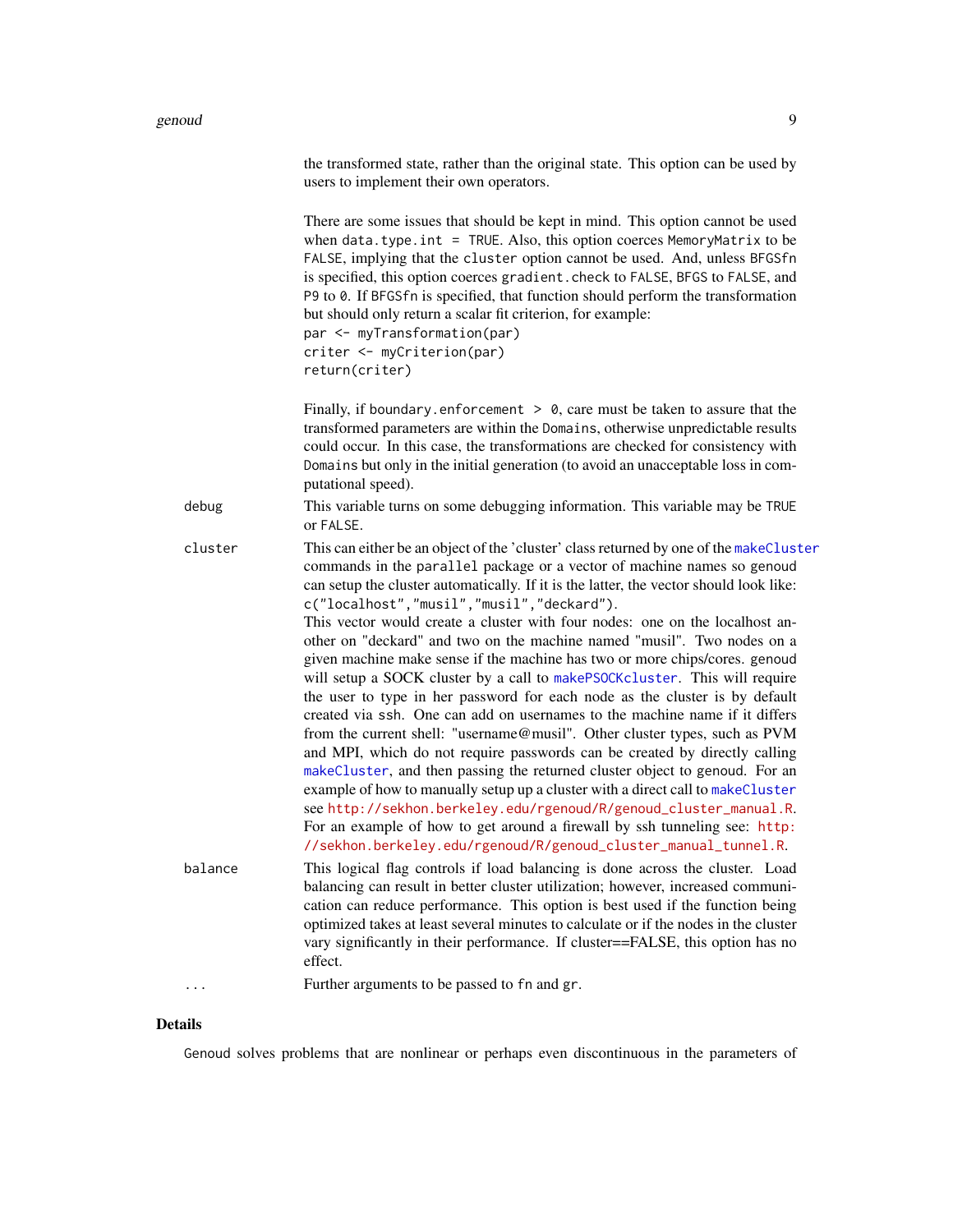the function to be optimized. When a statistical model's estimating function (for example, a loglikelihood) is nonlinear in the model's parameters, the function to be optimized will generally not be globally concave and may have irregularities such as saddlepoints or discontinuities. Optimization methods that rely on derivatives of the objective function may be unable to find any optimum at all. Multiple local optima may exist, so that there is no guarantee that a derivative-based method will converge to the global optimum. On the other hand, algorithms that do not use derivative information (such as pure genetic algorithms) are for many problems needlessly poor at local hill climbing. Most statistical problems are regular in a neighborhood of the solution. Therefore, for some portion of the search space, derivative information is useful for such problems. Genoud also works well for problems that no derivative information exists. For additional documentation and examples please see <http://sekhon.berkeley.edu/rgenoud>.

#### Value

genoud returns a list with 7 objects. 8 objects are returned if the user has requested the hessian to be calculated at the solution. Please see the hessian option. The returned objects are:

| value          | This variable contains the fitness value at the solution. If lexical optimization<br>was requested, it is a vector.                                                                                |
|----------------|----------------------------------------------------------------------------------------------------------------------------------------------------------------------------------------------------|
| par            | This vector contains the parameter values found at the solution.                                                                                                                                   |
| gradients      | This vector contains the gradients found at the solution. If no gradients were<br>calculated, they are reported to be NA.                                                                          |
| generations    | This variable contains the number of generations genoud ran for.                                                                                                                                   |
| peakgeneration | This variable contains the generation number at which genoud found the solu-<br>tion.                                                                                                              |
| pop.size       | This variable contains the population size that genoud actually used. See pop. size<br>for why this value may differ from the population size the user requested.                                  |
| operators      | This vector reports the actual number of operators (of each type) genoud used.<br>Please see the Operators Section for details.                                                                    |
| hessian        | If the user has requested the hessian matrix to be returned (via the hessian<br>flag), the hessian at the solution will be returned. The user may use this matrix<br>to calculate standard errors. |

#### **Operators**

Genoud has nine operators that it uses. The integer values which are assigned to each of these operators (P1 $\cdots$ P9) are weights. Genoud calculates the sum of  $s = P1 + P2 + \cdots + P9$ . Each operator is assigned a weight equal to  $W_n = \frac{s}{P_n}$ . The number of times an operator is called usually equals  $c_n = W_n \times pop.size.$ 

Operators 6 (Simple Crossover) and 8 (Heuristic Crossover) require an even number of individuals to work on—i.e., they require two parents. Therefore, the pop.size variable and the operators sets must be such that these three operators have an even number of individuals to work with. If this does not occur, genoud automatically upwardly adjusts the population size to make this constraint hold.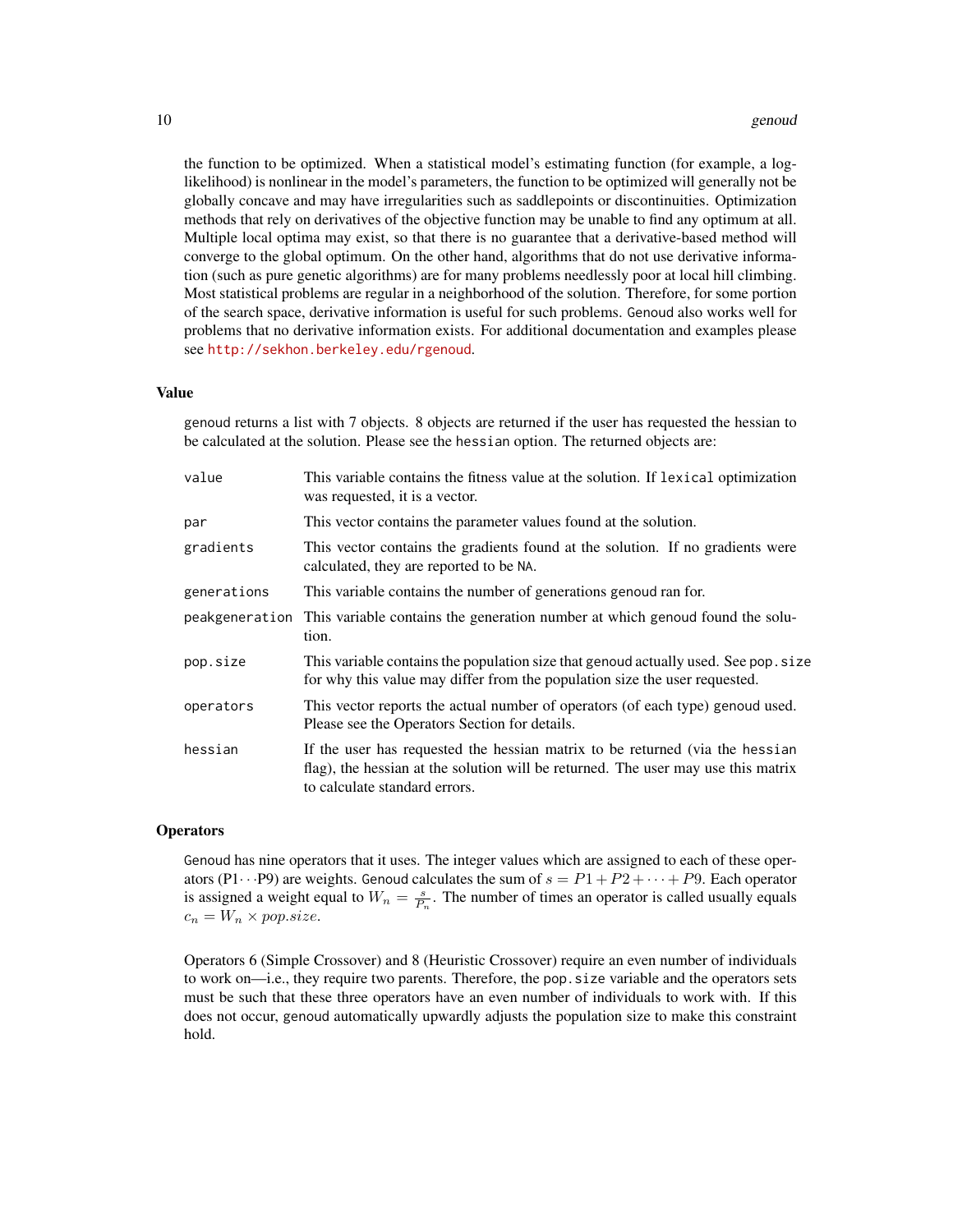#### genoud that the set of the set of the set of the set of the set of the set of the set of the set of the set of the set of the set of the set of the set of the set of the set of the set of the set of the set of the set of t

Strong uniqueness checks have been built into the operators to help ensure that the operators produce offspring different from their parents, but this does not always happen.

Note that genoud always keeps the best individual each generation.

genoud's 9 operators are:

- 1. Cloning
- 2. Uniform Mutation
- 3. Boundary Mutation
- 4. Non-Uniform Crossover
- 5. Polytope Crossover
- 6. Simple Crossover
- 7. Whole Non-Uniform Mutation
- 8. Heuristic Crossover
- 9. Local-Minimum Crossover: BFGS

For more information please see Table 1 of the reference article: [http://sekhon.berkeley.edu/](http://sekhon.berkeley.edu/papers/rgenoudJSS.pdf) [papers/rgenoudJSS.pdf](http://sekhon.berkeley.edu/papers/rgenoudJSS.pdf).

#### **Note**

The most important options affecting performance are those determining population size (pop.size) and the number of generations the algorithm runs (max.generations, wait.generations, hard.generation.limit and gradient.check). Search performance is expected to improve as the population size and the number of generations the program runs for increase. These and the other options should be adjusted for the problem at hand. Please pay particular attention to the search domains (Domains and default.domains). For more information please see the reference article.

Linear and nonlinear constraints among the parameters can be introduced by users in their fit function. For example, if the sum of parameters 1 and 2 must be less than 725, the following can be placed in the fit function the user is going to have genoud maximize: if ( $(parm1 + parm2)$  = 725) { return(-99999999) In this example, a very bad fit value is returned to genoud if the linear constrain is violated. genoud will then attempt to find parameter values that satisfy the constraint.

Alternatively, one can use lexical optimization where the first criterion is a binary variable that equals 1.0 iff (parm1 + parm2)  $\lt$  725 and the second criterion is the fit function, which should also be passed to BFGSfn. All candidates where ( $param1 + parm2$ ) >= 725 will be ranked below all candidates where (parm1 + parm2)  $\lt$  725 and within these two groups, candidates will be ranked by their fit on the second criterion. The optimal candidate is thus the one with the best fit on the second criterion among candidates that satisfy this restriction.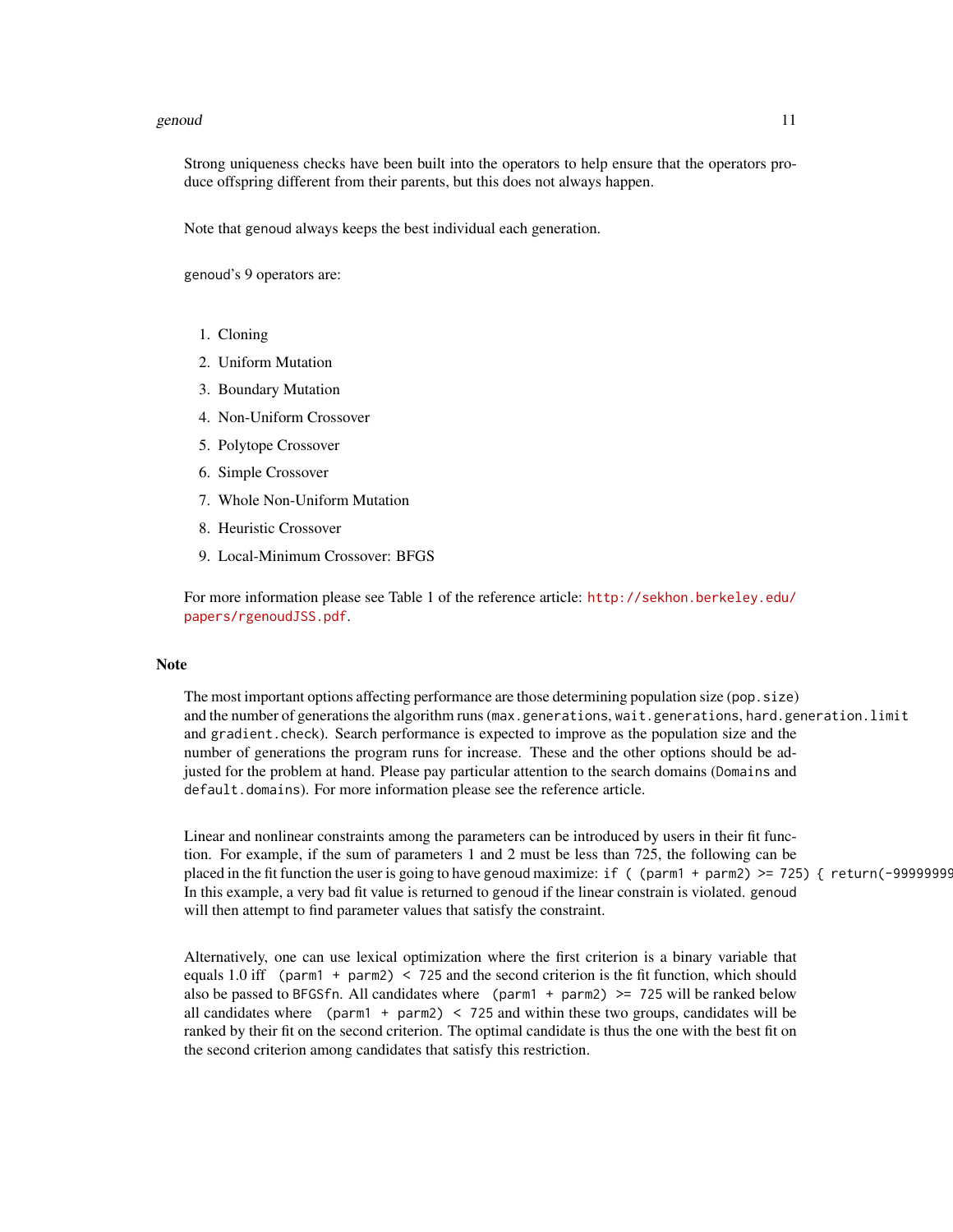#### <span id="page-11-0"></span>Author(s)

Walter R. Mebane, Jr., University of Michigan, <wmebane@umich.edu>, [http://www-personal.](http://www-personal.umich.edu/~wmebane/) [umich.edu/~wmebane/](http://www-personal.umich.edu/~wmebane/)

Jasjeet S. Sekhon, UC Berkeley, <sekhon@berkeley.edu>, <http://sekhon.berkeley.edu/>

#### References

Mebane, Walter R., Jr. and Jasjeet S. Sekhon. 2011. "Genetic Optimization Using Derivatives: The rgenoud Package for R." *Journal of Statistical Software*, 42(11): 1-26. [http://www.jstatsoft.](http://www.jstatsoft.org/v42/i11/) [org/v42/i11/](http://www.jstatsoft.org/v42/i11/)

Sekhon, Jasjeet Singh and Walter R. Mebane, Jr. 1998. "Genetic Optimization Using Derivatives: Theory and Application to Nonlinear Models." *Political Analysis*, 7: 187-210. [http:](http://sekhon.berkeley.edu/genoud/genoud.pdf) [//sekhon.berkeley.edu/genoud/genoud.pdf](http://sekhon.berkeley.edu/genoud/genoud.pdf)

Mebane, Walter R., Jr. and Jasjeet S. Sekhon. 2004. "Robust Estimation and Outlier Detection for Overdispersed Multinomial Models of Count Data." *American Journal of Political Science*, 48 (April): 391-410. <http://sekhon.berkeley.edu/multinom.pdf>

Bright, H. and R. Enison. 1979. Quasi-Random Number Sequences from a Long-Period TLP Generator with Remarks on Application to Cryptography. *Computing Surveys*, 11(4): 357-370.

#### See Also

#### [optim](#page-0-0).

#### Examples

```
#maximize the sin function
sin1 <- genoud(sin, nvars=1, max=TRUE)
#minimize the sin function
sin2 <- genoud(sin, nvars=1, max=FALSE)
## Not run:
#maximize a univariate normal mixture which looks like a claw
claw <- function(xx) {
  x \leftarrow xx[1]y \leftarrow (0.46*(\text{dnorm}(x, -1.0, 2.0/3.0) + \text{dnorm}(x, 1.0, 2.0/3.0)) +(1.0/300.0)*(donorm(x,-0.5,.01) + donorm(x,-1.0,.01) + donorm(x,-1.5,.01)) +(7.0/300.0)*(donorm(x, 0.5, .07) + donorm(x, 1.0, .07) + donorm(x, 1.5, .07)))return(y)
}
claw1 <- genoud(claw, nvars=1,pop.size=3000,max=TRUE)
## End(Not run)
## Not run:
```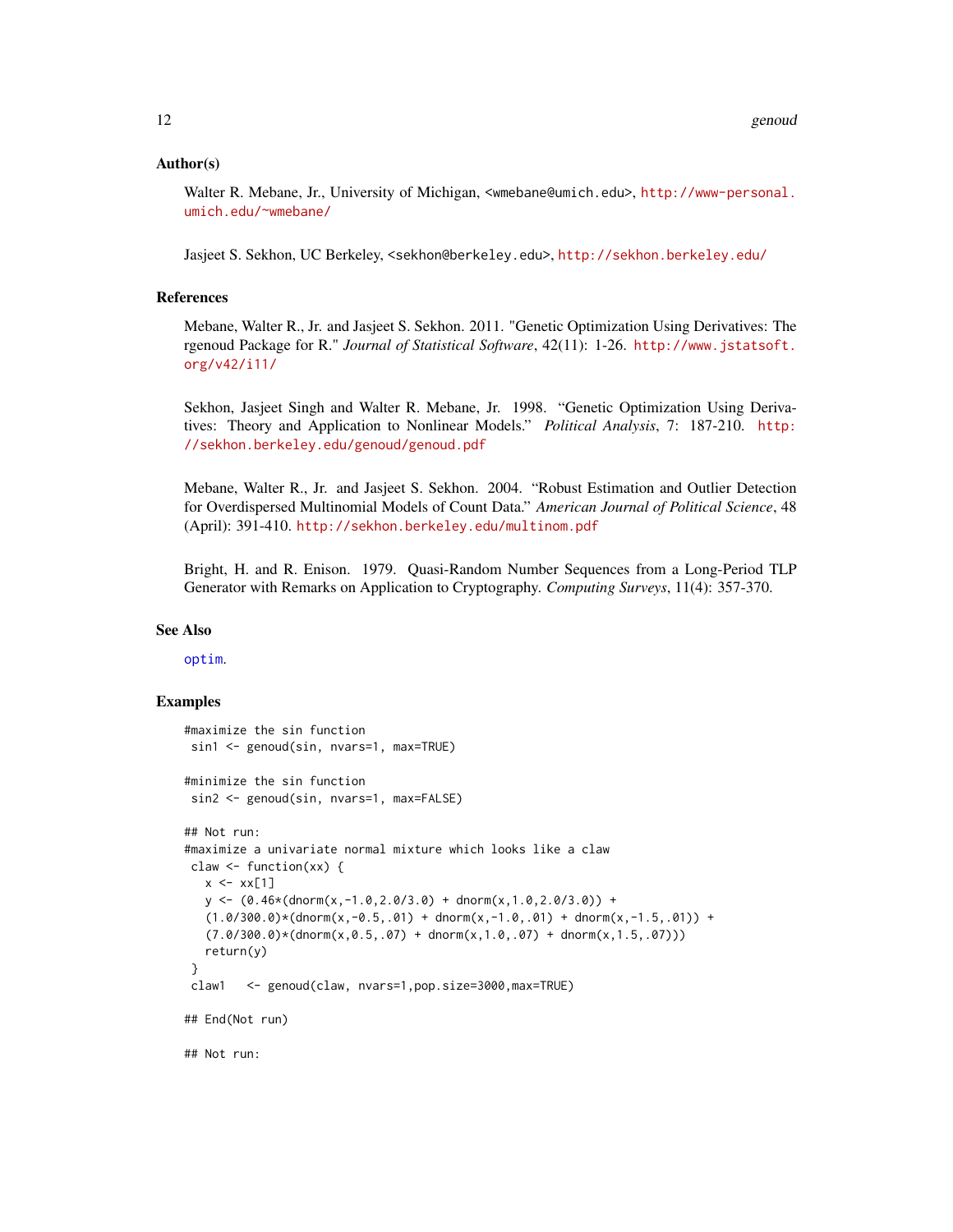#### genoud and the set of the set of the set of the set of the set of the set of the set of the set of the set of the set of the set of the set of the set of the set of the set of the set of the set of the set of the set of th

```
#Plot the previous run
xx \leq -\text{seq}(-3,3,.05)plot(xx,lapply(xx,claw),type="l",xlab="Parameter",ylab="Fit",
      main="GENOUD: Maximize the Claw Density")
points(claw1$par,claw1$value,col="red")
# Maximize a bivariate normal mixture which looks like a claw.
biclaw <- function(xx) {
 mNd2 <- function(x1, x2, mu1, mu2, sigma1, sigma2, rho)
    {
     z1 <- (x1-mu1)/sigma1
     z2 <- (x2-mu2)/sigma2
     w <- (1.0/(2.0*pi*sigma1*sigma2*sqrt(1-rho*rho)))
     w <- w*exp(-0.5*(z1*z1 - 2*rho*z1*z2 + z2*z2)/(1-rho*rho))
     return(w)
   }
 x1 \leftarrow xx[1]+1x2 \le - x \times [2]+1y \leftarrow (0.5* mNd2(x1, x2, 0.0, 0.0, 1.0, 1.0, 0.0) +0.1*(mNd2(x1,x2,-1.0,-1.0,0.1,0.1,0.0) +
mNd2(x1,x2,-0.5,-0.5,0.1,0.1,0.0) +
mNd2(x1,x2,0.0,0.0,0.1,0.1,0.0) +
mNd2(x1,x2,0.5,0.5,0.1,0.1,0.0) +
mNd2(x1,x2,1.0,1.0,0.1,0.1,0.0)))
 return(y)
}
biclaw1 <- genoud(biclaw, default.domains=20, nvars=2,pop.size=5000,max=TRUE)
## End(Not run)
# For more examples see: http://sekhon.berkeley.edu/rgenoud/R.
```